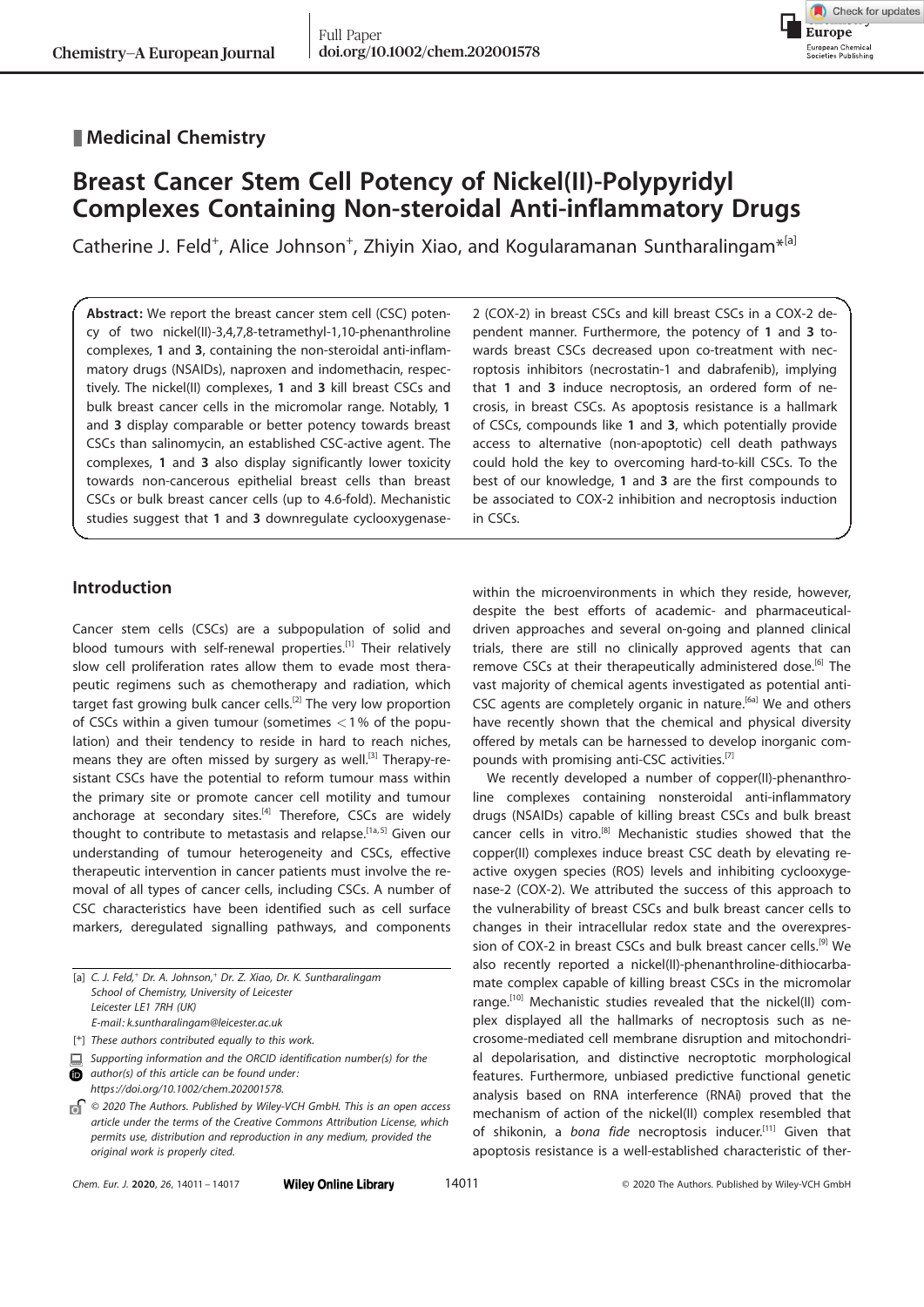

apy-resistant CSCs,<sup>[1b]</sup> compounds which can evoke cell death through non-apoptotic pathways, such as necroptosis, could help overcome apoptosis-resistant CSCs. Despite the very promising anti-breast CSC activities of the copper(II)-phenanthroline-NSAID complexes and the nickel(II)-phenanthroline-dithiocarbamate complex reported by us thus far, potential in vivo application and further preclinical development is limited by their relative instability in biologically relevant solutions.<sup>[8b, 10]</sup> Here, we have sought to combine the beneficial anti-CSC properties of the copper(II)-phenanthroline-NSAID complexes (COX-2 inhibition) and the nickel(II)-phenanthrolinedithiocarbamate complex (necroptosis-inducing properties) and improve their stability in biologically relevant solutions, by developing nickel(II)-phenanthroline complexes containing naproxen and indomethacin (potent COX-2 inhibitors).

# Results and Discussion

## Synthesis, characterisation, and stability studies

The nickel(II)-phenanthroline-NSAID complexes, 1–4 synthesised in this study are shown in Figure 1. The nickel(II) complexes, 1–4 were prepared by reacting  $\text{NiCl}_2$ -6 $\text{H}_2\text{O}$  with 3,4,7,8tetramethyl-1,10-phenanthroline or 4,7-diphenyl-1,10-phenanthroline and two equivalence of naproxen or indomethacin in methanol, under basic conditions. The nickel(II) complexes, 1– 4 were isolated as pale green or green solids in good yields (60–90%) and fully characterized by infra-red and UV/Vis spectroscopy, and elemental analysis (Figures S1, S2). The difference  $(\Delta)$  between the vibrational stretching frequencies between the asymmetric,  $v_{\text{asym}}$ (CO<sub>2</sub>) and symmetric,  $v_{\text{sym}}$ (CO<sub>2</sub>) carbonyl peaks gives an indication into the binding mode of the associated carboxylic acid group to a given metal centre.<sup>[12]</sup> According to the ATR-FTIR spectra of 1-4, the difference  $(\Delta)$  between the  $\nu_{\text{asym}}$ (CO<sub>2</sub>) and  $\nu_{\text{sym}}$ (CO<sub>2</sub>) stretching bands for 1 and 2 varied



Figure 1. Chemical structures of the nickel(II)-nonsteroidal anti-Inflammatory drug complexes, 1–4 under investigation in this study.

between  $213-214$  cm<sup>-1</sup> (Figures S1A, B), indicative of a mixed monodentate-bidentate binding mode for the carboxylate group on naproxen to the nickel(II) centre (as depicted in Figure 1). The  $\Delta$ (CO<sub>2</sub>) stretching bands for **3** and **4** varied between 235-238  $cm^{-1}$  (Figures S1C, D), indicative of a monodentate binding mode for the carboxylate group on indomethacin to the nickel(II) centre (as depicted in Figure 1). The carboxylate group binding mode assignments for 1–4 are fully consistent with previous reports on structurally similar nickel(II)-phenanthroline complexes bearing naproxen and indomethacin.[13] The UV/Vis spectra of  $1-4$  (50  $\mu$ m) displayed intense bands between 275–282 nm which are tentatively assigned to  $\pi-\pi^*$  and metal-perturbed  $\pi-\pi^*$  transitions involving both the corresponding phenanthroline and NSAID ligands (Figure S2). Weaker bands around 304–320 nm and 329–358 nm are tentatively assigned to high energy metal-to-ligand charge-transfer (MLCT) and typical MLCT (d- $\pi^*$ ) transitions (Figure S2). The purity and composition of 1–4 was confirmed by elemental analysis (see Experimental Section).

The lipophilicity of the nickel(II) complexes, 1–4 was determined by measuring the extent to which they partitioned between octanol and water, P. The experimentally determined LogP values for 1-4 varied between  $0.63\pm0.05$  and  $1.52\pm0.14$ (Table S1). The LogP values for 1–4 are consistent with those reported for related copper(II)- and manganese(II)-phenanthroline-NSAID complexes.<sup>[8b, 14]</sup> The hydrophobic nature of  $1-4$ suggests that they will be readily taken up by cells. UV/Vis spectroscopy studies were carried out to assess the stability of 1–4 in biological relevant solutions. The UV/Vis  $\pi-\pi^*$  and MLCT absorption bands of the 3,4,7,8-tetramethyl-1,10-phenanthroline-bearing complexes, 1 and 3  $(50 \mu)$  in PBS:DMSO (200:1) remained constant over the course of 24 h at 37 $\degree$ C suggestive of stability (Figures S3, S4). In contrast, the 4,7-diphenyl-1,10-phenanthroline-containing complexes, 2 and 4 (50  $\mu$ m) were relatively unstable in PBS:DMSO (200:1) (Figures S5, S6). The UV/Vis bands associated to 1 and 3 (50  $\mu$ m) in mammary epithelial cell growth medium (MEGM)/DMSO (200:1) remained unaltered over the course of 24 h at 37 $\degree$ C, suggestive of stability in conditions required for cell-based studies (Figures S7, S8). Under the same conditions, 2 and 4 were relatively unstable (Figures S9, S10). Collectively, the UV/Vis spectroscopy studies suggest that the stability of the complexes in biologically relevant solutions is highly dependent on the polypyridyl ligand, with the nickel(II)-NSAID complexes containing 3,4,7,8-tetramethyl-1,10-phenanthroline (1 and 3) being more stable than those with 4,7-diphenyl-1,10-phenanthroline (2 and 4).

# Breast cancer stem cell, bulk breast cancer, and normal breast cell potency in monolayer systems

Given the instability of the 4,7-diphenyl-1,10-phenanthrolinecontaining complexes, 2 and 4 in MEGM (Figures S9, S10), cellular studies were not performed with these complexes. The cytotoxicity of 1 and 3 against bulk breast cancer cells (HMLER) and breast CSC-enriched cells (HMLER-shEcad) was determined using the MTT assay. The  $IC_{50}$  values were determined from dose-response curves (Figures S11, S12) and are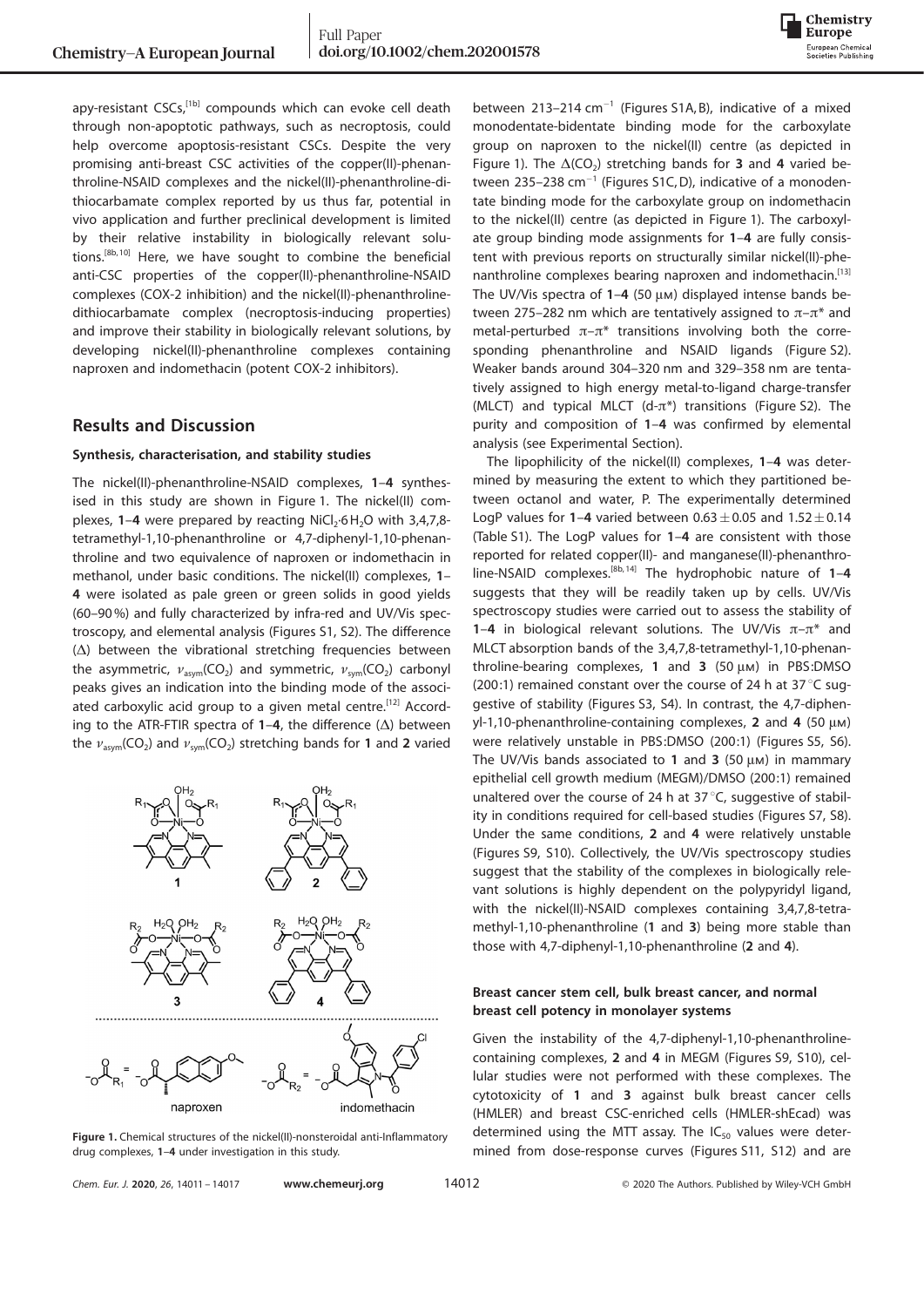

summarised in Table 1. The nickel(II) complexes, 1 and 3 exhibited micromolar potency towards both HMLER and HMLERshEcad cells, comparable to salinomycin (an established breast CSC-active agent).[15] Notably, 1 and 3 displayed higher potency ( $p < 0.05$ ,  $n = 12$ ) for CSC-enriched HMLER-shEcad cells than CSC-depleted HMLER cells. Although the corresponding copper(II) complex with naproxen, Cu-1 (see Figure S13 for chemical structure) displayed slightly better selectivity for CSCs over bulk cancer cells than 1 and  $3$ ,  $[8b]$  both 1 and 3 exhibited a larger toxicity differential (the concentration difference between the  $IC_{50}$  values for HMLER and HMLER-shEcad cells). The toxicity differential for  $Cu-1$  is 0.26  $\mu$ m whereas the differential for 1 and 3 is 4.69  $\mu$ m and 0.91  $\mu$ m, respectively, therefore 1 and 3 theoretically have a larger concentration window to treat CSCs over bulk cancer cells. The corresponding copper(II) complex with indomethacin, Cu-3 (see Figure S13 for chemical structure) preferentially killed HMLER cells over HMLER-shEcad cells.[8b] Strikingly, the indomethacin-containing nickel(II) complex, 3 displayed 2.3-fold  $(p < 0.05, n = 12)$  and 3.1-fold  $(p <$ 0.05,  $n=12$ ) greater potency for CSC-enriched HMLER-shEcad cells than salinomycin and cisplatin (a platinum-based anticancer agent), respectively.<sup>[8a, 16]</sup> The NSAIDs components, naproxen and indomethacin were previously shown to be nontoxic towards both HMLER and HMLER-shEcad cells ( $IC_{50}$  values  $>$  100  $\mu$ m) under identical conditions.<sup>[8a,b]</sup> Further control cytotoxicity studies showed that  $\mathsf{NiCl}_2\text{-}6\mathsf{H}_2\mathsf{O}$  was non-toxic towards HMLER and HMLER-shEcad cells  $(IC_{50} > 100 \mu)$  (Table 1 and Figure S14). Collectively, this suggests that the cytotoxicity of 1 and 3 towards breast CSCs and bulk breast cancer cells is likely to result from the intact cellular entry of the nickel(II) complexes, which allows for the synergistic co-delivery of all the complex components.

To gauge therapeutic potential, the cytotoxicity of 1 and 3 towards non-cancerous epithelial breast MCF10A cells was determined. The complexes, 1 and 3 were significantly less potent towards MCF10A cells than HMLER and HMLER-shEcad cells (IC<sub>50</sub> value for  $1 = 18.66(\pm 1.96)$  µm, up to 2.4-fold,  $p < 0.05$ and IC<sub>50</sub> value for  $3 = 8.40(\pm 0.52)$  µm, up to 4.6-fold,  $p < 0.05$ ) (Figure S15). Therefore, according to the cytotoxicity studies in monolayer systems, 1 and 3 have the potential to preferential-

| HMLER $IC_{50}$<br>Mammosphere IC <sub>50</sub><br>Compound<br>HMLER-shEcad IC <sub>50</sub><br>$\lceil \mu M \rceil^{[a]}$<br>$[\mu M]^{[b]}$<br>$\lceil \mu \text{M} \rceil^{[a]}$<br>$46.15 \pm 12.37$<br>$12.33 + 0.32$<br>$7.64 + 0.05$<br>3<br>$2.74 + 0.06$<br>$1.83 + 0.11$<br>$55.40 + 0.42$<br>NiCl <sub>2</sub> ·6H <sub>2</sub> O<br>>100<br>>100<br>>100<br>$Cu-1^{[c]}$<br>$0.79 \pm 0.39$<br>$0.54 + 0.27$<br>$0.28 + 0.03$<br>$Cu-3^{[c]}$<br>$0.59 + 0.25$<br>$0.79 + 0.06$<br>n.d.<br>cisplatin <sup>[c]</sup><br>$2.57\pm0.02$<br>$13.50 + 2.34$<br>$5.65 + 0.30$ | <b>Table 1.</b> IC <sub>50</sub> values of the nickel(II) complexes, 1 and 3, the copper(II)<br>complexes, Cu-1 and Cu-3, cisplatin, salinomycin, and NiCl <sub>2</sub> .6H <sub>2</sub> O against<br>HMLER cells, HMLER-shEcad cells, and HMLER-shEcad mammospheres. |                |               |                |  |  |
|--------------------------------------------------------------------------------------------------------------------------------------------------------------------------------------------------------------------------------------------------------------------------------------------------------------------------------------------------------------------------------------------------------------------------------------------------------------------------------------------------------------------------------------------------------------------------------------|-----------------------------------------------------------------------------------------------------------------------------------------------------------------------------------------------------------------------------------------------------------------------|----------------|---------------|----------------|--|--|
|                                                                                                                                                                                                                                                                                                                                                                                                                                                                                                                                                                                      |                                                                                                                                                                                                                                                                       |                |               |                |  |  |
|                                                                                                                                                                                                                                                                                                                                                                                                                                                                                                                                                                                      |                                                                                                                                                                                                                                                                       |                |               |                |  |  |
|                                                                                                                                                                                                                                                                                                                                                                                                                                                                                                                                                                                      |                                                                                                                                                                                                                                                                       |                |               |                |  |  |
|                                                                                                                                                                                                                                                                                                                                                                                                                                                                                                                                                                                      |                                                                                                                                                                                                                                                                       |                |               |                |  |  |
|                                                                                                                                                                                                                                                                                                                                                                                                                                                                                                                                                                                      |                                                                                                                                                                                                                                                                       |                |               |                |  |  |
|                                                                                                                                                                                                                                                                                                                                                                                                                                                                                                                                                                                      |                                                                                                                                                                                                                                                                       |                |               |                |  |  |
|                                                                                                                                                                                                                                                                                                                                                                                                                                                                                                                                                                                      |                                                                                                                                                                                                                                                                       |                |               |                |  |  |
|                                                                                                                                                                                                                                                                                                                                                                                                                                                                                                                                                                                      | salinomycin <sup>[c]</sup>                                                                                                                                                                                                                                            | $11.43 + 0.42$ | $4.23 + 0.35$ | $18.50 + 1.50$ |  |  |

[a] Determined after 72 h incubation (mean of three independent experiments  $\pm$  SD). [b] Determined after 5 days incubation (mean of three independent experiments  $\pm$  SD). [c] Reported in references [8a, b, 16, 18]; n.d.=not determined.

ly kill breast CSCs and bulk breast cancer cells over non-cancerous breast cells.

## Mammosphere inhibitory and viability studies

Breast CSCs are able to form tumour-like, spherical shaped structures called mammospheres when grown under serumfree, low attachment conditions.<sup>[17]</sup> The ability of the nickel(II) complexes, 1 and 3 to inhibit mammosphere formation was probed using an inverted microscope. Addition of 3 (IC<sub>20</sub> value for 5 days) significantly ( $p < 0.05$ ) reduced the number and size of mammospheres formed relative to the untreated control (Figures 2A, B). Treatment with 1 (IC $_{20}$  value for 5 days) did not significantly ( $p > 0.05$ ) change the number of mammospheres formed, however, the nickel(II) complex did markedly reduce the size of the mammospheres formed (Figures 2 A, B). The most effective complex, 3 reduced mammosphere formation (54%) to a comparable level as salinomycin (56%) (Figures 2 A, B). Treatment with  $NiCl<sub>2</sub>·6H<sub>2</sub>O$  (2  $\mu$ m for 5 days) did not dramatically affect the number or size of mammospheres formed (Figures S16, S17). We have previously shown that indomethacin has minimal mammosphere inhibitory effects (under identical conditions).<sup>[8a]</sup> Taken together, this suggests that the mam-



Figure 2. A) Quantification of mammosphere formation with HMLER-shEcad cells untreated and treated with 1, 3, or salinomycin at their respective  $IC_{20}$ values for 5 days. Error bars = SD and Student t-test,  $* = p < 0.05$ . B) Representative bright-field images  $(x10)$  of the mammospheres in the absence and presence of 1, 3, or salinomycin at their respective  $IC_{20}$  values.

|  |  | Chem. Eur. J. 2020, 26, 14011 - 14017 |
|--|--|---------------------------------------|
|--|--|---------------------------------------|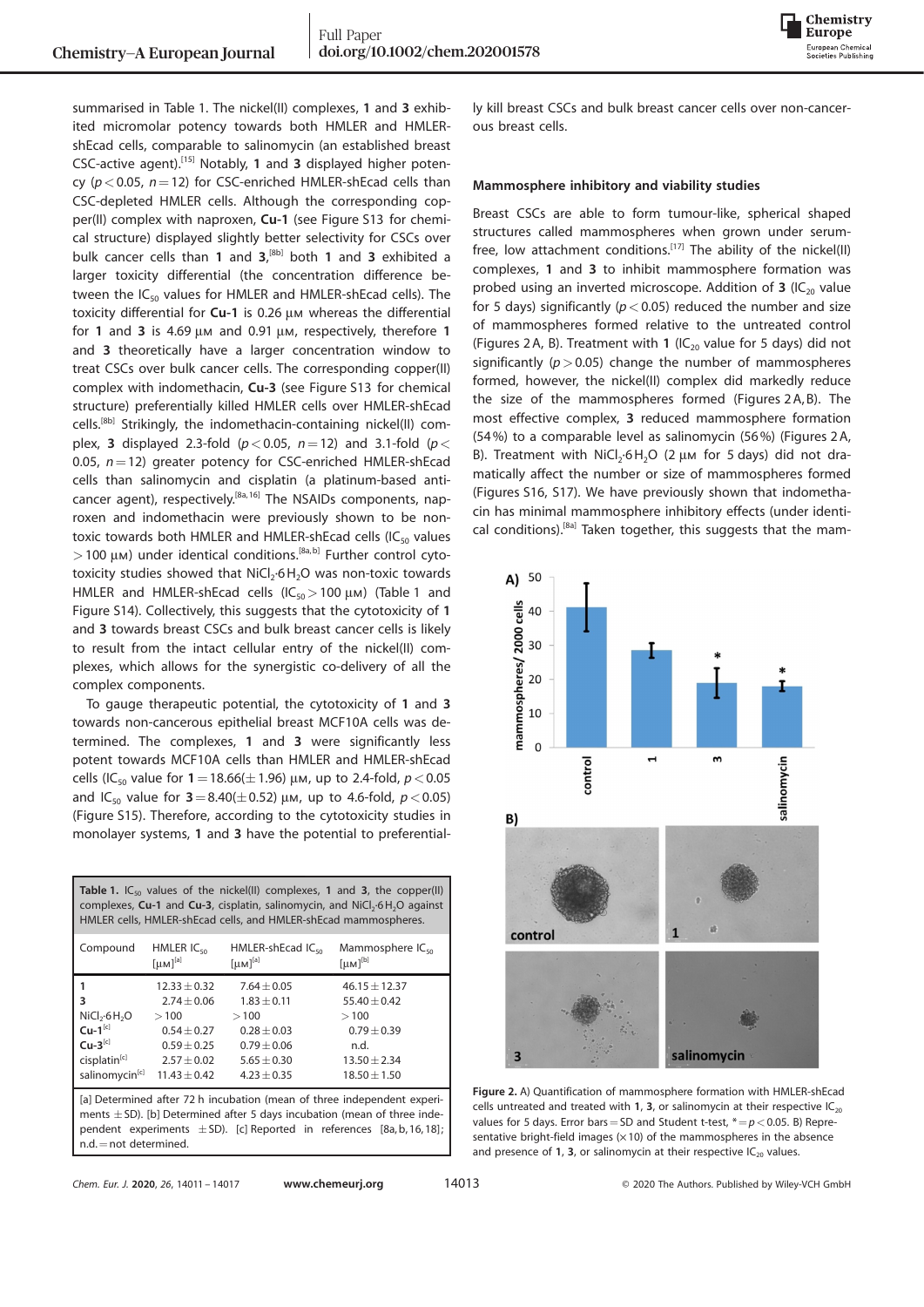

mosphere inhibitory effect of 3 is likely to result from the intact delivery of the nickel(II) complex. To determine the effect of 1 and 3 on mammosphere viability, the colorimetric resazurin-based reagent, TOX8 was used. The  $IC_{50}$  values (concentration required to reduce mammosphere viability by 50%) of 1 and 3 were in the micromolar range (Figure S18 and Table 1). Notably, the mammosphere potency of 1 and 3 was much lower than salinomycin, cisplatin, and the corresponding copper(II) complex with naproxen, Cu-1 under identical conditions (Table 1).[8b,16,18] Previous reports and control experiments conducted in this study showed that  $NiCl<sub>2</sub>·6H<sub>2</sub>O$ , naproxen, and indomethacin were all non-toxic towards mammospheres  $(IC_{50} > 133 \mu M,$  Figure S18 and Table 1).<sup>[8a]</sup> Therefore the mammosphere potency observed for 1 and 3 is likely to be due to the intact mammosphere uptake of the nickel(II) complexes, which facilitates the concerted co-delivery of all the complex components.

## Mechanism of action: cellular uptake, cyclooxygenase-2 inhibition and necroptosis induction

Cellular uptake studies were carried out to determine the CSC permeability of 1 and 3. HMLER-shEcad cells were incubated with 1 and 3 (5  $\mu$ m for 24 h) and the intracellular nickel content was determined by inductively coupled plasma mass spectrometry (ICP-MS). The complexes, 1 and 3 were readily internalised by HMLER-shEcad cells, with  $112.9(\pm4.2)$  ppb of Ni/ million cells detected for 1-treated cells and  $190.0(\pm 2.8)$  ppb of Ni per million cells detected for 3-treated cells (Figure 3). A clear correlation was observed between lipophilicity (LogP), cytotoxicity, and whole cell uptake. The indomethacin-bearing complex, 3, with a LogP value of  $0.96 \pm 0.13$  and an IC<sub>50</sub> value of  $1.83(\pm0.11)$  µm towards HMLER-shEcad cells was internalized to a greater extent than the naproxen-containing complex, 1 with a LogP value of  $0.63 \pm 0.05$  and an IC<sub>50</sub> value of 7.64( $\pm$  0.05)  $\mu$ m towards HMLER-shEcad cells. Fractionation studies were carried out with 1- and 3-treated HMLER-shEcad cells (5  $\mu$ m for 24 h) to determine the CSC localisation of 1 and 3 (Figure 3). A significant amount of internalised 1 and 3 was detected in the cytoplasm (26 and 49%) and nucleus (43 and 46%). This is consistent with the presence of the naproxen and



Figure 3. Nickel content in whole cell, cytoplasm, nucleus, and membrane fractions isolated from HMLER-shEcad cells treated with 1 or 3 (5  $\mu$ m for 24 h).

indomethacin moieties in 1 and 3, which target COX-2 localised on luminal surfaces of the endoplasmic reticulum and the inner membrane of the nuclear envelope.<sup>[19]</sup> Relatively lower, but appreciable, amounts of 1 and 3 were trapped in the membrane (8 and 11%, respectively). Overall, the fractionation studies suggest that 1- and 3-induced CSC toxicity is more likely to result from deleterious action within the cytoplasm and nucleus rather than the membrane.

Breast carcinomas aberrantly express COX-2.<sup>[20]</sup> COX-2 is heavily associated to poor prognostic markers such as large tumour size and high tumour grade.<sup>[21]</sup> COX-2 overexpression is also linked to angiogenesis, metastasis, epithelial-to-mesenchymal transition (EMT), and CSC maintenance and regulation.[22] Remarkably, breast cancer patients who take COX-2 inhibitors display a survival advantage.<sup>[23]</sup> Given the presence of naproxen and indomethacin in 1 and 3 respectively, we investigated whether the mechanism of action of 1 and 3 involved COX-2 inhibition. HMLER-shEcad cells pre-treated with lipopolysaccharide (LPS) (2.5  $\mu$ m for 24 h), to increase basal COX-2 levels, were treated with 1, 3, naproxen, indomethacin, or  $NiCl<sub>2</sub>·6H<sub>2</sub>O$  (various concentrations for 72 h) and the COX-2 expression was determined by flow cytometry. A marked decrease in COX-2 expression compared to untreated cells was observed for HMLER-shEcad cells treated with 1 ( $IC_{50}$  value for 72 h) and 3 (IC<sub>50</sub> value for 72 h) (Figure 4A). As expected, a decrease in COX-2 expression was also observed in HMLERshEcad cells treated with naproxen (20  $\mu$ m for 72 h) and indomethacin (20 µm for 72 h) (Figure S19). Dosage of HMLERshEcad cells with  $NiCl<sub>2</sub>·6H<sub>2</sub>O$  (20  $\mu$ m for 72 h) did not lead to a significant change in the COX-2 expression (Figure S20). Overall, the flow cytometric data suggests that the cytotoxic mechanism of action of 1 and 3 may involve COX-2 downregulation. To further prove that 1 and 3 evoke COX-2-dependent breast CSC death, cytotoxicity studies were performed with HMLERshEcad cells in the presence and absence of prostaglandin E2 (PGE2) (20  $\mu$ m, 72 h), the product of COX-2-mediated arachidonic acid metabolism. The potency of 1 and 3 towards HMLER-shEcad cells decreased significantly in the presence of PGE2 (IC<sub>50</sub> value for  $1 = 29.95(\pm 0.57)$  µm, 3.9-fold,  $p < 0.05$ ; IC<sub>50</sub> value for  $3 = 11.36(\pm 0.33)$   $\mu$ m, 6.2-fold,  $p < 0.05$ ) (Figures 4 B,



Figure 4. A) Representative histograms displaying the green fluorescence emitted by anti-COX-2 Alexa Fluor 488 nm antibody-stained HMLER-shEcad cells treated with LPS (2.5  $\mu$ m) for 24 h (red) followed by 72 h in media containing 1 (IC<sub>50</sub> value, blue) or 3 (IC<sub>50</sub> value, orange). B) Representative doseresponse curves for the treatment of HMLER-shEcad cells with 3 after 72 h incubation in the presence and absence of PGE2 (20  $\mu$ m).

Chem. Eur. J. 2020, 26, 14011 - 14017 [www.chemeurj.org](http://www.chemeurj.org) 14014 Chem. Eur. 3020 The Authors. Published by Wiley-VCH GmbH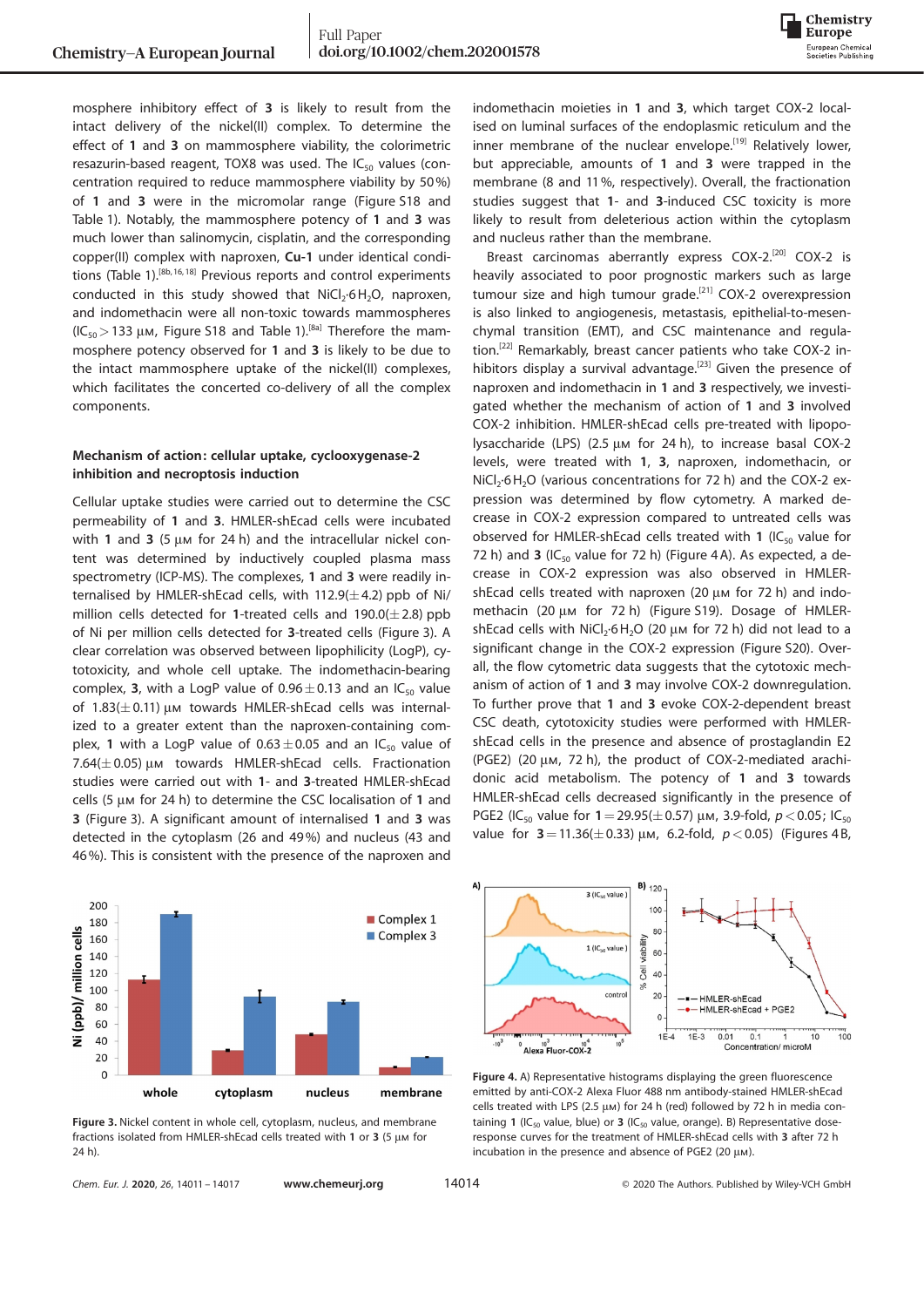

S21), suggesting that 1 and 3 induce breast CSC death through a COX-2-dependent pathway.

Given that we previously reported a nickel(II)-phenanthroline complex (containing dithiocarbamate ligands) capable of inducing necroptosis in breast CSCs,<sup>[10]</sup> we investigated the possibility of 1 and 3 to induce random necrosis and programmed necroptosis in breast CSCs. Co-treatment of 1 and 3 with IM-54 (10  $\mu$ m), an inhibitor of unregulated necrosis mediated by oxidative stress,<sup>[24]</sup> potentiated the toxicity of 1 and 3 towards HMLER-shEcad cells (IC<sub>50</sub> value for  $1=6.55(\pm0.01)$  µm and IC<sub>50</sub> value for  $3=0.50(\pm0.02)$  µm, Figures 5 and S22–24), indicating that 1 and 3 do not induce unregulated necrosis. Distinct from unregulated necrosis, necroptosis, is a highly ordered form of necrosis that relies on the formation of necrosomes (a protein complex containing RIP1 and RIP3) which initiate cell death.<sup>[25]</sup> Necroptosis is inhibited by necrostatin-1 and dabrafenib, small molecule inhibitors of RIP1 and RIP3, respectively.<sup>[26]</sup> Co-incubation of 1 and 3 with necrostatin-1 (20  $\mu$ m) or dabrafenib (10  $\mu$ m), significantly ( $p < 0.05$ ) reduced the toxicity of 1 and 3 against HMLER-shEcad cells (IC<sub>50</sub> value for  $1=13.09(\pm0.33)$  µm with necrostatin-1, and 10.63( $\pm$ 0.92)  $\mu$ m with dabrafenib; IC<sub>50</sub> value for  $3 = 7.84 \pm 0.86$  µm with necrostatin-1, and 4.33( $\pm$ 0.04) μm with dabrafenib, Figures 5 and S22-24). A similar attenuation in potency was observed for shikonin (an established necroptosis inducer) in the presence of necrostatin-1 or dabrafenib under identical conditions.<sup>[10]</sup> Collectively this suggests that 1 and 3 can induce necroptotic breast CSC death.



Figure 5. Graphical representation of the  $IC_{50}$  values of 3 against HMLERshEcad cells in the absence and presence of IM-54 (10  $\mu$ m), necrostatin-1  $(20 \mu)$ , or dabrafenib  $(10 \mu)$ . Error bars represent standard deviations and Student t-test,  $* = p < 0.05$ .

## **Conclusions**

In summary, we report two nickel(II)-3,4,7,8-tetramethyl-1,10 phenanthroline complexes bearing NSAID moieties (naproxen and indomethacin), 1 and 3 capable of killing bulk breast cancer cells and breast CSC in the micromolar range (under in vitro monolayer conditions). Notably, 1 and 3 exhibited significantly lower toxicity towards non-cancerous epithelial breast cells than breast CSCs or bulk breast cancer cells (up to 4.6 fold). The indomethacin-containing nickel(II) complex, 3 displayed significantly greater potency for breast CSCs than salinomycin and cisplatin in monolayer systems. Furthermore, 3 inhibited the formation and size of breast CSC mammospheres to a similar extent as salinomycin, in three-dimensional cell culture conditions. Previous work has shown that the analogous copper(II) complexes, Cu-1 (with naproxen) and Cu-3 (with indomethacin) displayed sub-micromolar  $IC_{50}$  values towards breast CSCs and bulk breast cancer cells, which is significantly lower than the  $IC_{50}$  values observed for 1 and 3.<sup>[8b]</sup> Interestingly, Cu-1 killed breast CSCs with higher potency than bulk breast cancer cells (akin to 1 and 3), whereas Cu-3 displayed the opposite trend. Taken together, this suggests that within the metal(II)-phenanthroline-NSAIDs family of compounds, breast CSC and bulk breast cancer cell potency and selectivity (with respect to each other) can be modulated by altering the metal, phenanthroline-based ligand, or NSAID components.

Mechanistic studies indicated that 1 and 3 reduced the overall expression of COX-2 in breast CSCs and induced breast CSC death through a COX-2-dependent pathway. Additionally, the cytotoxicity of 1 and 3 toward breast CSCs was significantly reduced in the presence of necroptosis inhibitors (necrostatin-1 and dabrafenib), suggesting that 1 and 3 can induce necroptotic breast CSC death. The widespread use of conventional apoptosis-inducing anticancer agents has led to high incidences of apoptosis resistance in tumours. One of the reasons for apoptosis resistance is the presence of CSCs within tumours. CSCs inherently possess ineffective or incomplete apoptosis signalling pathways. Therefore, compounds such as 1 and 3, which can potentially evoke cell death via non-apoptotic pathways, could hold the key to overcoming apoptosis resistant CSCs. Our findings could pave the way for the development of other necroptosis-inducing, COX-inhibiting compounds for CSC-directed chemotherapy.

# Experimental Section

## Materials and methods

All synthetic procedures were performed under normal atmospheric conditions or under nitrogen. Fourier transform infrared (FTIR) spectra were recorded with an IRAffinity-1S Shimadzu spectrophotometer. UV/Vis absorption spectra were recorded on a Cary 3500 UV/Vis spectrophotometer. Elemental analysis of the compounds prepared was performed commercially by London Metropolitan University. NiCl<sub>2</sub><sup>-6</sup> H<sub>2</sub>O, 3,4,7,8-tetramethyl-1,10-phenanthroline, and 4,7-diphenyl-1,10-phenanthroline were purchased from Sigma Aldrich and used as received.

#### Synthesis and characterisation

Synthesis of [Ni(naproxen-O)(naproxen-O,O')(3,4,7,8-tetramethyl-1,10-phenanthroline)(H<sub>2</sub>O)] (1): A methanolic solution (10 mL) of naproxen (93 mg, 0.4 mmol) and KOH (24 mg, 0.4 mmol) was stirred for 30 min. To the resulting solution, a methanolic solution  $(5 \text{ mL})$  of NiCl<sub>2</sub>·6 H<sub>2</sub>O (48 mg, 0.2 mmol) was added simultaneously with a methanolic solution (5 mL) of 3,4,7,8-tetramethyl-1,10-phenanthroline (49 mg, 0.2 mmol). The resulting solution was stirred for another 30 min before being fully dried. The resulting solid was washed with water (10 mL) and diethyl ether (10 mL) to yield 1 as a pale green powder (117 mg, 77%). UV (chloroform, nm): 277, 304, 332; ATR-FTIR (solid, cm@<sup>1</sup> ): 2971, 1603, 1546, 1526, 1437, 1390, 1264, 1213, 1162, 1030, 928, 887, 858, 806, 724,693, 622, 531;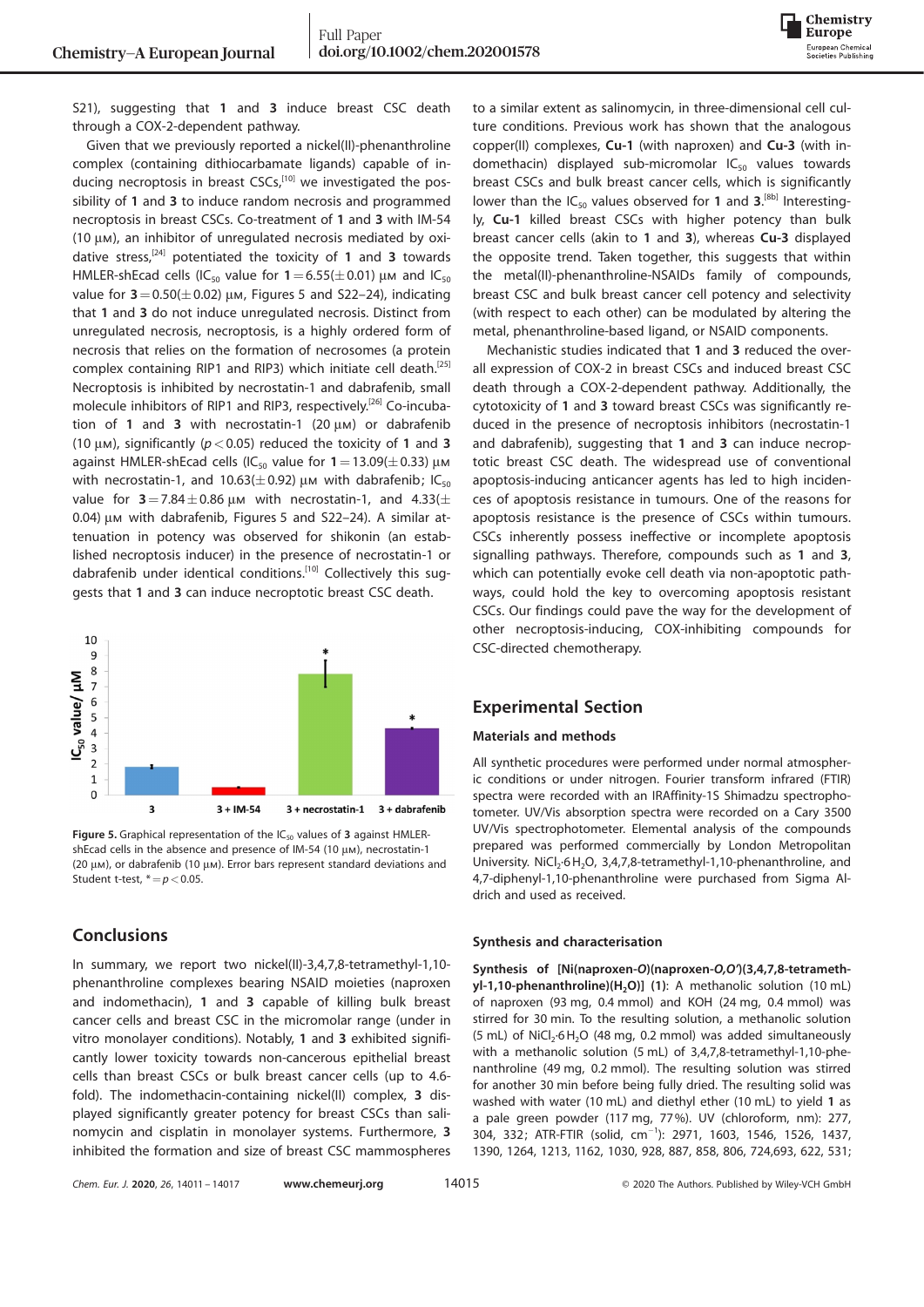

Anal. calcd. for 1,  $C_{44}H_{44}N_2NiO_7.0.5H_2O$  (%): C, 67.71; H, 5.81; N, 3.59. Found: C, 67.41; H, 5.71; N, 3.26.

Synthesis of [Ni(naproxen-O)(naproxen-O,O')(4,7-diphenyl-1,10 phenanthroline)( $H_2O$ )] (2): A methanolic solution (10 mL) of naproxen (92 mg, 0.4 mmol) and KOH (26 mg, 0.5 mmol) was stirred for 30 min. To the resulting solution, a methanolic solution (5 mL) of NiCl<sub>2</sub>·6H<sub>2</sub>O (49 mg, 0.2 mmol) was added simultaneously with a methanolic solution (10 mL) of 4,7-diphenyl-1,10-phenanthroline (68 mg, 0.2 mmol). The resulting solution was stirred for another 30 min before being fully dried. The resulting solid was washed with water (10 mL) and diethyl ether (10 mL) to yield 2 as a pale green powder (121 mg, 69%). UV (chloroform, nm): 282, 319, 357;  $\text{ATR-FTIR}$  (solid, cm $^{-1}$ ): 2976, 1605, 1561, 1520, 1391, 1265, 1214, 1164, 1031, 929, 858, 817, 766, 746, 705, 634, 573, 552; Anal. calcd. for **2**, C<sub>52</sub>H<sub>44</sub>N<sub>2</sub>NiO<sub>7</sub> (%): C, 71.99; H, 5.11; N, 3.23. Found: C, 72.26; H, 5.38; N, 3.45.

Synthesis of [Ni(indomethacin-O)<sub>2</sub>(3,4,7,8-tetramethyl-1,10-phe- $\textsf{nanthroline}(H_2O)_2$  (3): A methanolic solution (10 mL) of indomethacin (143 mg, 0.4 mmol) and KOH (22 mg, 0.4 mmol) was stirred for 1 h. To the resulting solution, a methanolic solution (5 mL) of  $NiCl<sub>2</sub>·6H<sub>2</sub>O$  (48 mg, 0.2 mmol) was added simultaneously with a methanolic solution (5 mL) of 3,4,7,8-tetramethyl-1,10-phenanthroline (47 mg, 0.2 mmol). The resulting solution was stirred for another 30 min before being fully dried. The resulting solid was washed with water (10 mL) and diethyl ether (10 mL) to yield 3 as a green powder (122 mg, 60%). UV (chloroform, nm): 275, 304, 329; ATR-FTIR (solid, cm<sup>-1</sup>): 2935, 1681, 1590, 1478, 1437, 1355, 1315, 1223, 1142, 1081, 1019, 918, 836, 755, 724, 602, 551; Anal. calcd. for 3,  $C_{54}H_{50}Cl_2N_4NiO_{10} \cdot 0.5H_2O$  (%): C, 61.56; H, 4.88; N, 5.32. Found: C, 61.85; H, 4.74; N, 5.07.

Synthesis of [Ni(indomethacin-O)<sub>2</sub>(4,7-diphenyl-1,10-phenan**throline)(H<sub>2</sub>O)<sub>2</sub>] (4)**: A methanolic solution (10 mL) of indomethacin (147 mg, 0.4 mmol) and KOH (23 mg, 0.4 mmol) was stirred for 1 h. To the resulting solution, a methanolic solution (5 mL) of  $NiCl<sub>2</sub>·6H<sub>2</sub>O$  (49 mg, 0.2 mmol) was added simultaneously with a methanolic solution (5 mL) of 4,7-diphenyl-1,10-phenanthroline (67 mg, 0.2 mmol). The resulting solution was stirred for another 30 min before being fully dried. The resulting solid was washed with water (10 mL) and diethyl ether (10 mL) to yield 4 as a green powder (205 mg, 90%). UV (chloroform, nm): 281, 320, 358; ATR-FTIR (solid, cm<sup>-1</sup>): 2928, 1677, 1594, 1555, 1474, 1402, 1356, 1321, 1230, 1148, 1087, 1026, 924, 824, 761, 700, 669, 639, 598, 547; Anal. calcd. for  $4$ ,  $C_{62}H_{50}Cl_2N_4NiO_{10}$  (%): C, 65.28; H, 4.42; N, 4.91. Found: C, 65.65; H, 4.61; N, 4.90.

#### Measurement of water-octanol partition coefficient (LogP)

The LogP value for 1–4 was determined using the shake-flask method and UV/Vis spectroscopy. The octanol used in this experiment was pre-saturated with water. An aqueous solution (pH 6.99) of  $1-4$  (500 µL, 100 µm) was incubated with octanol (500 µL) in a 1.5 mL tube. The tube was shaken at room temperature for 24 h. The two phases were separated by centrifugation and the 1–4 content in each phase was determined by UV/Vis spectroscopy.

## Cell lines and cell culture conditions

The human mammary epithelial cell lines, HMLER and HMLERshEcad were kindly donated by Prof. R. A. Weinberg (Whitehead Institute, MIT). The human epithelial breast MCF710A cell line was acquired from the American Type Culture Collection (ATCC, Manassas, VA, USA). HMLER, HMLER-shEcad, and MCF10A cells were maintained in Mammary Epithelial Cell Growth Medium (MEGM) with supplements and growth factors (BPE, hydrocortisone, hEGF, insulin, and gentamicin/amphotericin-B). The cells were grown at 310 K in a humidified atmosphere containing  $5\%$  CO<sub>2</sub>.

#### Cytotoxicity MTT assay

The colorimetric MTT assay was used to determine the toxicity of 1, 3, and  $NiCl<sub>2</sub>·6H<sub>2</sub>O. HMLER, HMLER-shEcad, and MCF10A cells (5× $\frac{3}{2}$$ 10<sup>3</sup>) were seeded in each well of a 96-well plate. After incubating the cells overnight, various concentrations of the compounds (0.2– 100  $\mu$ m), were added and incubated for 72 h (total volume 200  $\mu$ L). Stock solutions of the compounds were prepared as 10 mm solutions in DMSO and diluted using media. The final concentration of DMSO in each well was 0.5% and this amount was present in the untreated control as well. After 72 h, 20  $\mu$ L of a 4 mg mL<sup>-1</sup> solution of MTT in PBS was added to each well, and the plate was incubated for an additional 4 h. The MEGM/MTT mixture was aspirated and 200 µL of DMSO was added to dissolve the resulting purple formazan crystals. The absorbance of the solutions in each well was read at 550 nm. Absorbance values were normalized to (DMSO-containing) control wells and plotted as concentration of test compound versus % cell viability.  $IC_{50}$  values were interpolated from the resulting dose dependent curves. The reported  $IC_{50}$ values are the average of three independent experiments  $(n=12)$ .

#### Tumoursphere formation and viability assay

HMLER-shEcad cells  $(5 \times 10^3)$  were plated in ultralow-attachment 96-well plates (Corning) and incubated in MEGM supplemented with B27 (Invitrogen), 20 ng mL<sup>-1</sup> EGF, and 4  $\mu$ g mL<sup>-1</sup> heparin (Sigma) for 5 days. Studies were also conducted in the presence of 1, 3, salinomycin,  $NiCl<sub>2</sub>·6H<sub>2</sub>O$ , and naproxen (0-133  $\mu$ m). Mammospheres treated with 1, 3,  $NiCl<sub>2</sub>·6H<sub>2</sub>O$ , and salinomycin (at their respective  $IC_{20}$  values, 5 days) were counted and imaged using an inverted microscope. The viability of the mammospheres was determined by addition of a resazurin-based reagent, TOX8 (Sigma). After incubation for 16 h, the fluorescence of the solutions was read at 590 nm ( $\lambda_{ex}$ =560 nm). Viable mammospheres reduce the amount of the oxidized TOX8 form (blue) and concurrently increases the amount of the fluorescent TOX8 intermediate (red), indicating the degree of mammosphere cytotoxicity caused by the test compound. Fluorescence values were normalized to DMSO-containing controls and plotted as concentration of test compound versus % mammospheres viability.  $IC_{50}$  values were interpolated from the resulting dose dependent curves. The reported  $IC_{50}$ values are the average of three independent experiments, each consisting of two replicates per concentration level (overall  $n=6$ ).

## Cellular uptake

To measure the cellular uptake of 1 and 3, about 1 million HMLERshEcad cells were treated with 1 or 3 (at 5  $\mu$ m) at 37 °C for 24 h. After incubation, the media was removed, the cells were washed with PBS (2 mL  $\times$  3), and harvested. The number of cells was counted at this stage, using a haemocytometer. This mitigates any cell death induced by 1 and 3 at the administered concentration and experimental cell loss. The cellular pellets were dissolved in 65% HNO<sub>3</sub> (250  $\mu$ L) overnight. Cellular pellets of 1 and 3 treated HMLER-shEcad cells were also used to determine the nickel content in the nuclear, cytoplasmic, and membrane fractions. The Thermo Scientific NE-PER Nuclear and Cytoplasmic Extraction Kit was used to extract and separate the nuclear, cytoplasmic, and membrane fractions. The fractions were dissolved in 65%  $HNO<sub>3</sub>$ overnight (250 µL final volume). All samples were diluted fivefold